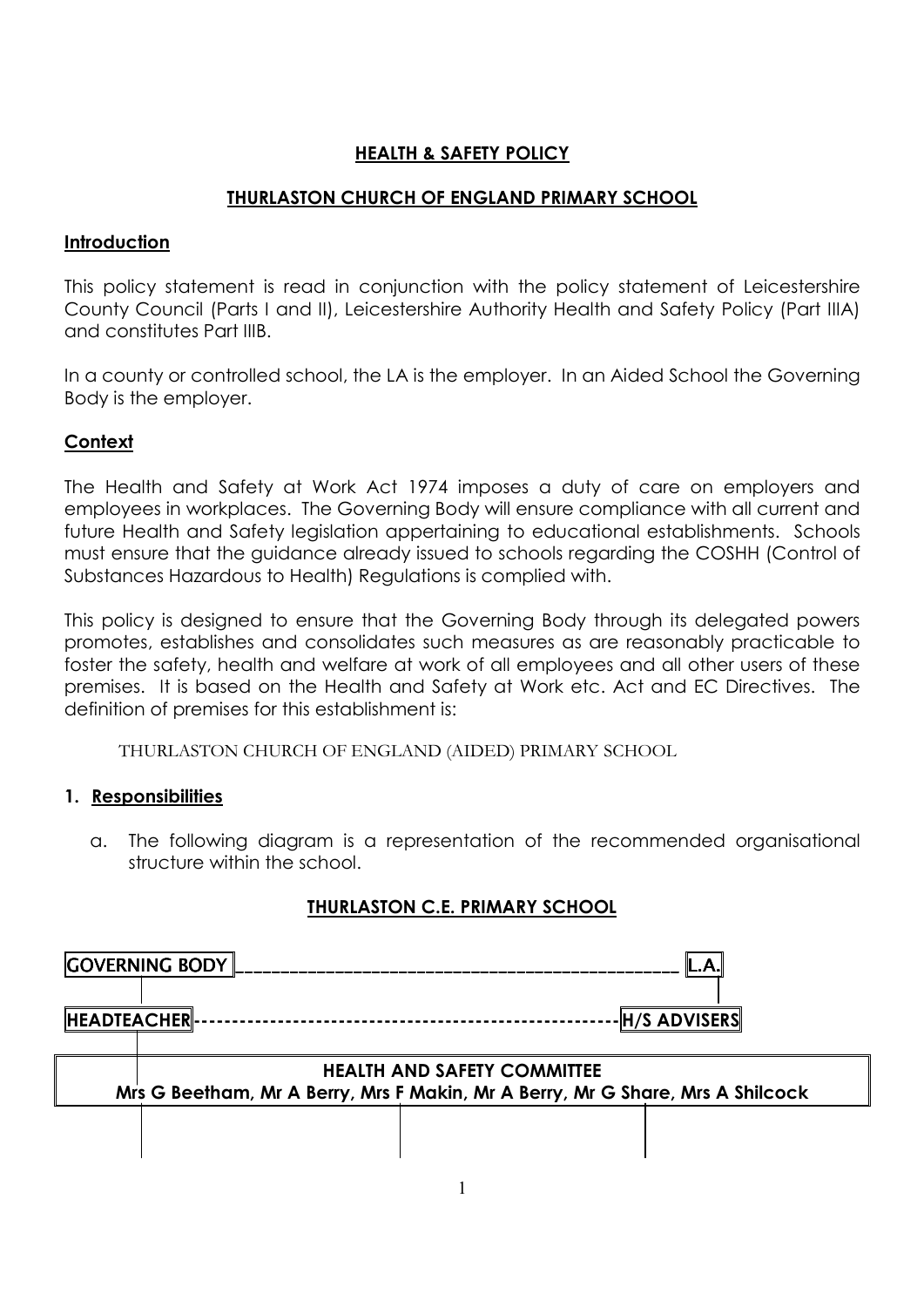The Governing Body accepts the responsibilities stated in the LA Health and Safety Policy for the responsibilities of the:

- a) Governing Body (section 4)
- b) The Headteacher (section 3)
- c) Health and Safety Representatives (page 5)
- d) The Health and Safety committee, senior staff and/or those with buildings responsibilities will: draw up procedures for areas to be reviewed annually arrange for staff to receive information arrange for staff to receive appropriate training check regularly that procedures are being followed action any necessary Health and Safety reports as required e) All staff have, as outlined in Section 5 of the LA policy, a responsibility to: Check that areas are safe before commencing activity
- Check equipment is safe to use Ensure safe procedures are followed Use protective equipment as required Report defects to Health and Safety Committee or senior staff as defined in school structure Encourage pupils and visitors to understand and comply with Health and Safety requirements as appropriate
- f) Pupils and visitors should be made aware of their responsibilities. It is expected that each person will behave at all times in a manner which shows regard for the health, safety and welfare of themselves and others.

It is the duty of all people within this institution to raise pupils' awareness of Health and Safety matters as they affect themselves and others.

# Risk Assessment

In a staged programme, risk assessment regarding tenant responsibilities will be carried out by **the Premises Officer, Senior Management and Staff**, co-ordinated by **Health and Safety Working Committee** in order to comply with current and future legislation. The Governing Body will enable officers of the County Council, or their agents, to carry out risk assessments in respect of landlord items.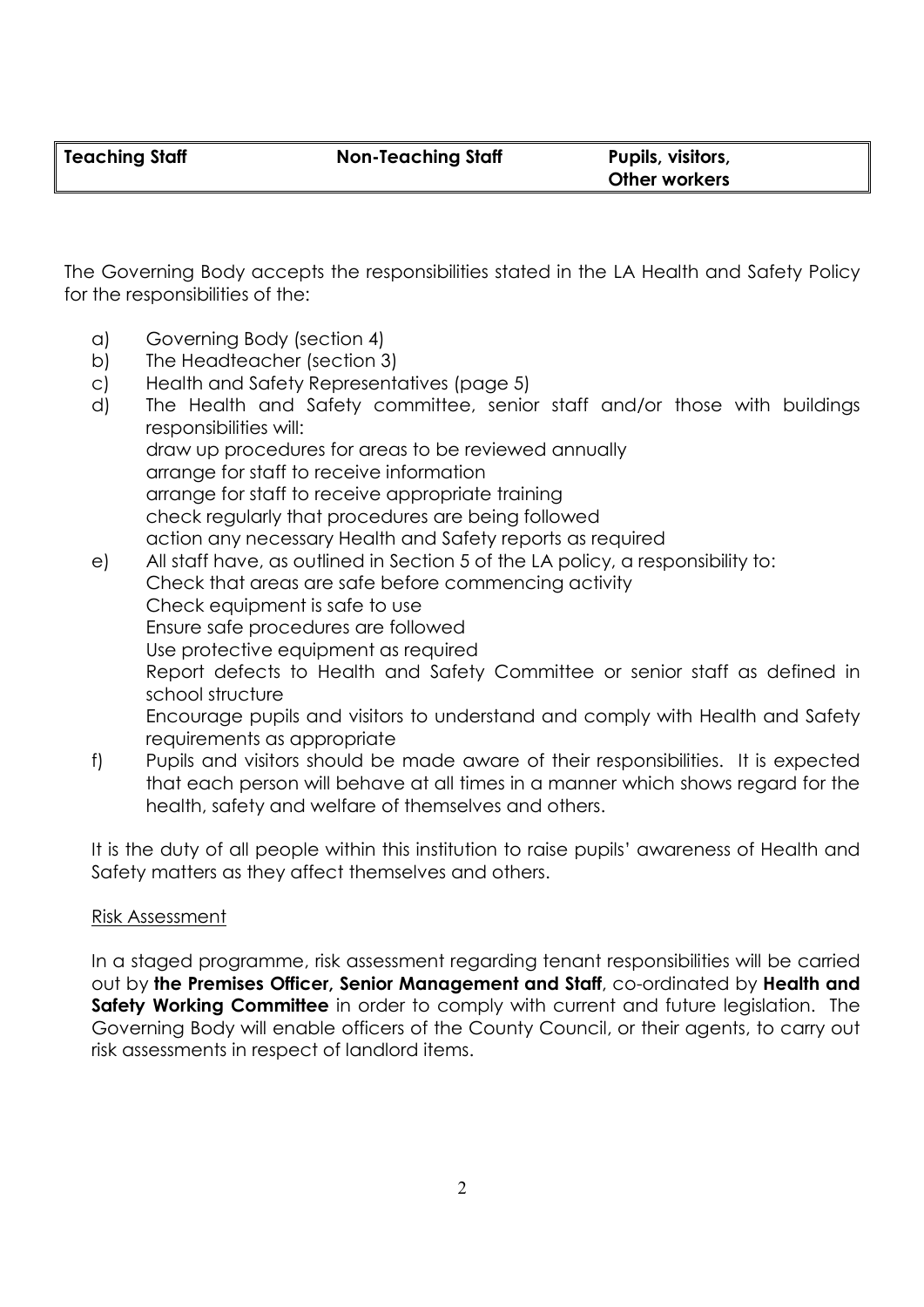# **2. Visitors and Users of the Establishment**

The Governors acknowledge their duty of care to all visitors and users of this establishment including those letting the premises and will make every reasonable effort to ensure that visitors are aware of procedures laid out in this policy.

## **Notices will be displayed at the following points within the school:**

Warning signs at top and bottom of staircase in the School House. Warning signs on doors leading to or on steps in the School House.

# **Exit or Fire Exit signs at the following locations:**

Exit from 4 doors in Class 1.

Rear fire exit from Class 2 to the garden.

Rear fire exit from staircase in School House into the garden.

Exit from double entrance doors opposite Staff toilet.

Exit from Kitchen to car park.

Exit from Class 2/wet area in the direction of the office and into the garden.

Exit from Class 3 towards the main playground.

Exit from Class 4 towards the car park/also towards the main playground.

Exit from the Library towards the main playground.

Exit from the School Hall (2 exits) into the garden.

# **Action to be taken in case of fire signs sited adjacent to alarm call points, in each classroom and in School House.**

Details of how to call the Fire Service displayed in main office.

All visitors will be reminded of their responsibility to take reasonable care for their own health and safety, for the health and safety of others and to comply with the instructions of the Governing Body or their delegated representative.

All visitors are asked to "sign in and out" at the office, and to wear a visitor's badge.

## **3. Arrangements for the Supervision of Pupils**

i) Beginning and end of school day

8.45am – 8.55am, the member of staff detailed for Duty.

3.15pm – 3.25pm, all class teachers and ancillary covering Bus Duty.

- ii) Breaks and Lunch times The Headteacher or his nominated representative has overall responsibility. The Governing Body have agreed that one person will be on duty in each of the following locations during all breaks:
	- 1. Front playground
	- 2. Rear playground
	- 3. Class 1 playground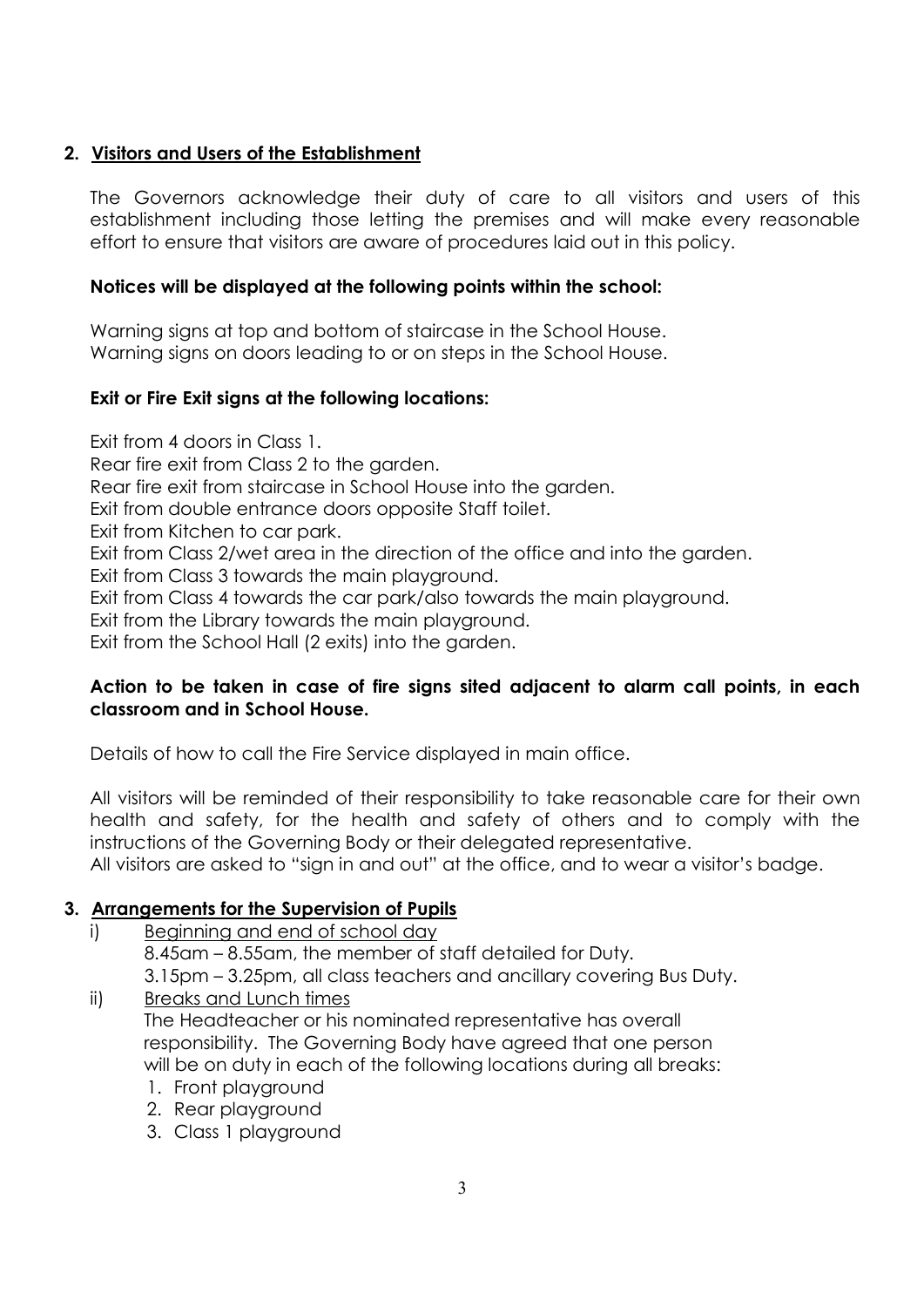The Governing Body have agreed that three Dining Supervisors will be on duty in the following locations:

Dining Hall, front and rear playgrounds and school playing field (summer term only) during all lunch times. (Teaching staff may offer a voluntary duty in the Dining Hall). (NB Teachers' Conditions of Service require duty before and at the end of each session and at break times but not at lunch times.)

The Headteacher is delegated by the Governing Body to ensure that all staff engaged in supervisory duties are provided with a basic understanding of the school's agreed policy on pupil behaviour, how to report incidents and how to obtain first aid assistance.

iii) Pupils taking medicines

The Governing Body have read and agree to comply with the guidance detailed in the LA's Administrative Memorandum 53 – Medicine in Schools. (General guidance enclosed.)

#### iv) Laboratories and Practical Areas

The Governing Body acknowledge and agree to comply with guidance circulated by the LA regarding safe practice in specialist areas. This includes guidance regarding the necessity for PRIOR training in the use of equipment perceived to constitute a risk and the need for regular servicing and maintenance of certain equipment.

The Governing Body has identified the following items of equipment as requiring servicing at the frequency specified:

| Item | Location  | Frequency of Inspection          |
|------|-----------|----------------------------------|
| Kiln | Kiln Room | Five-yearly fixed appliance test |
| PF.  | Hall      | Yearly                           |
|      |           |                                  |

(All equipment)

(See 'Appendix A' list of electrical items receiving yearly Safety Testing, and for date of last inspections.)

 The name of the person designated to co-ordinate inspection is: **Mrs J Mitchell, Premises Officer** 

The following areas are identified by OFSTED in the Handbook for the Inspection of Schools as potentially requiring additional attention within the inspection of establishments:

> **Technology Science**  Art & Design Physical Education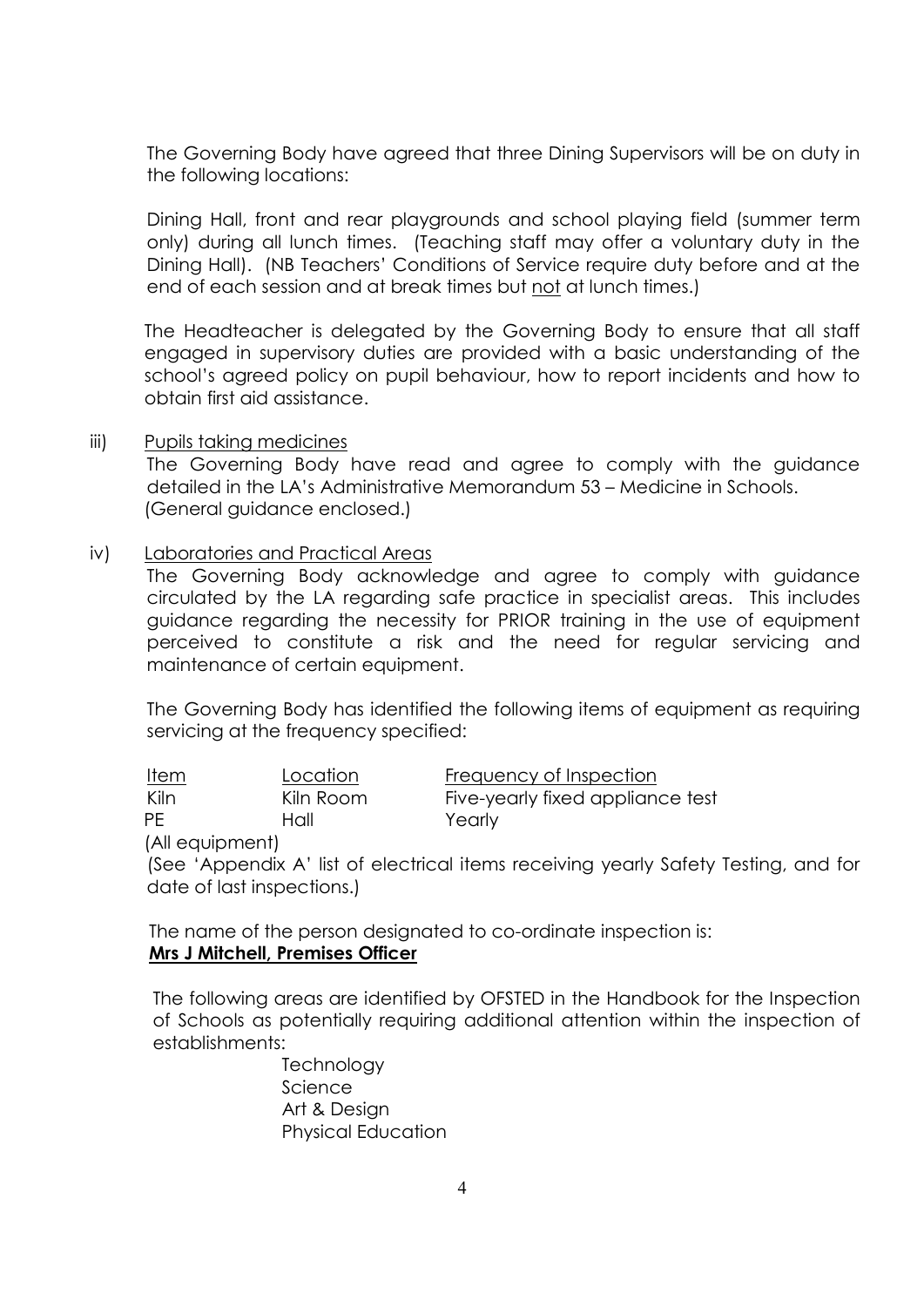The Governors have delegated responsibility to monitor these areas to the curriculum co-ordinator and to provide specific reports on these issues when required. (See 'Appendix B'.)

The Governing Body has delegated responsibility for any areas not specified above a follows:

#### **Senior Management and all staff**

#### v) Offsite Activities

The Governing Body has read and agrees to comply with the guidance from the LA detailed in

 Code of Practice 11 – Conduct of Outdoor Pursuits Administrative Memorandum 16 – Use of Minibuses by Schools and Colleges Code of Practice 14 – Policy on Driving on LA Business

The Governing Body (or the Chairman acting on the Governors behalf) must give approval to any visits outside the county. The Governors have agreed that all teachers driving a minibus for school purposes must have taken and passed a proficiency test as recommended in Administrative Memorandum 16 – Use of Minibuses. The Governing Body agrees to comply with the guidance given in this memorandum.

The Governing Body requires the Headteacher to provide a report on out of school activity prior to it taking place. The Governors may agree that the Headteacher receives a report on their behalf to ensure adequate provision of care. This will apply to the following type of activity:

#### **School Trips including local class visits i.e. farms, village studies etc.**

And will cover the following aspects:

- **pupil/adult ratio**
- **transport**
- **level of qualification for certain activities**
- **first aid**

#### **4. First Aid**

The Governing Body acknowledges its responsibility for implementing the requirements of the First Aid Regulations and has identified an appointed person/people to ensure that the establishment has first aid cover at all times. For the names of the school's appointed persons see 'Appendix B'.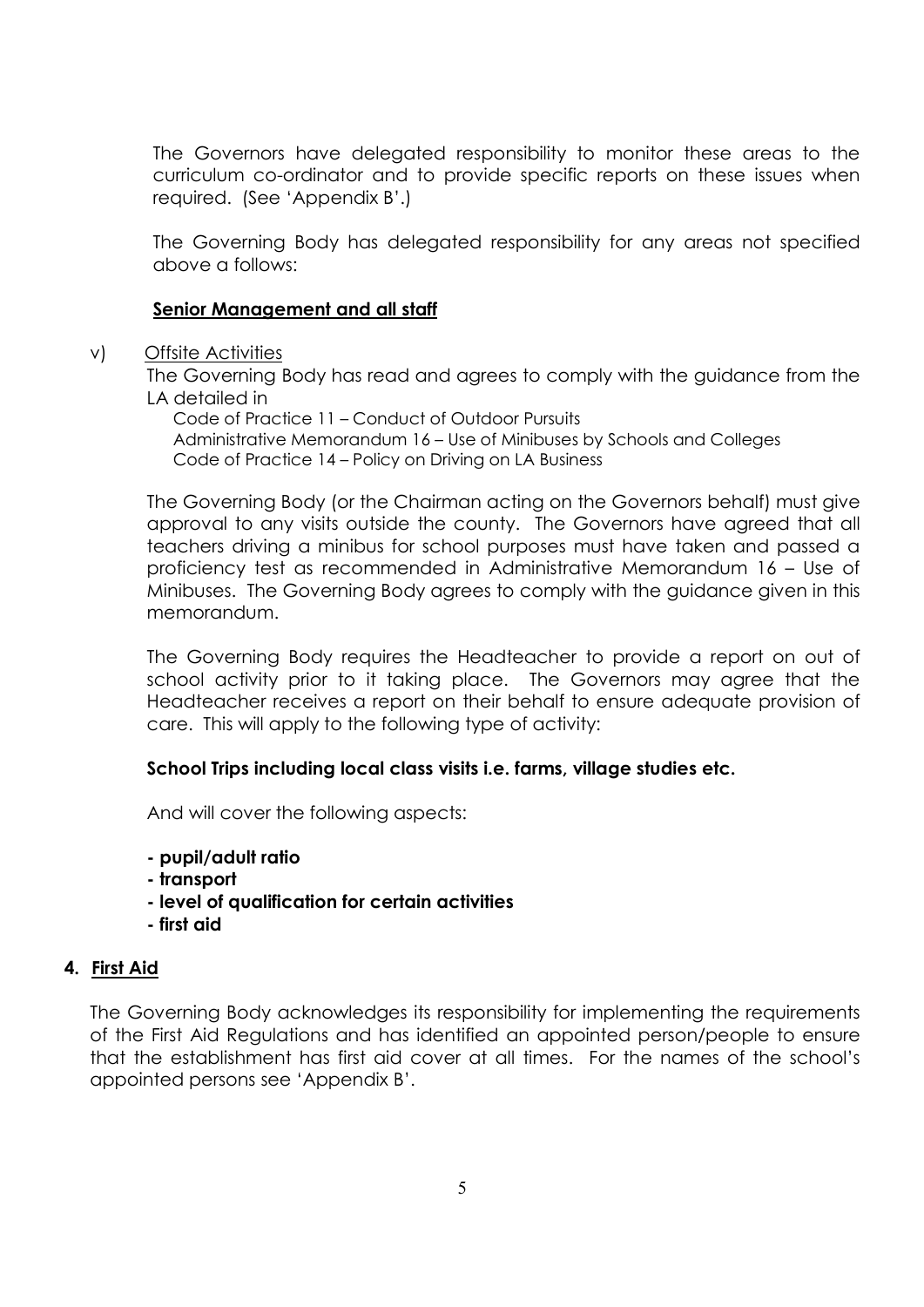The school's first aid boxes are located:

#### **1) within Class 2**

- **2) within the Mobile classroom cloakroom**
- **3) within Class 1**

And are marked with a white cross on a green background. It is the responsibility of the appointed person or the qualified first aider to maintain the first aid boxes in accordance with the regulations.

#### 5**. Emergency Procedures**

#### i) Illness

The appointed first aid person will assess the situation and take appropriate steps.

In the case of students, parents will be asked to provide an emergency contact number and to alert the school of any known health problems e.g. diabetes, asthma, etc. This record will be kept within the School Office.

In the event of serious illness/accident the parents will be informed and an ambulance may be called or advice taken from a doctor. See also 'Appendix C', Administration of Medicines.

ii) Accidents

The Governing Body has read and agrees to comply with the guidance detailed in Administrative Memorandum 39 – Reporting Accidents and Dangerous Occurrences.

The Governing Body acknowledges its legal duty to notify the Health and Safety Executive of major accidents and occurrences as identified in the RIDDOR regulations.

iii) Fire and Other Emergencies

The Governing Body acknowledges its responsibility to ensure that where practicable all visitors are aware of these procedures and has read and agrees to comply with the guidance detailed in Administrative Memorandum 41 – Fire Precautions in Educational Establishments, and has agreed the following procedures for evacuation of the premises in the event of fire or other emergencies:

#### **See enclosed map of premises and Fire Routine including:**

- **alarm procedure**
- **evacuation**
- **calling the Fire Brigade**
- **reporting to Assembly/Muster points**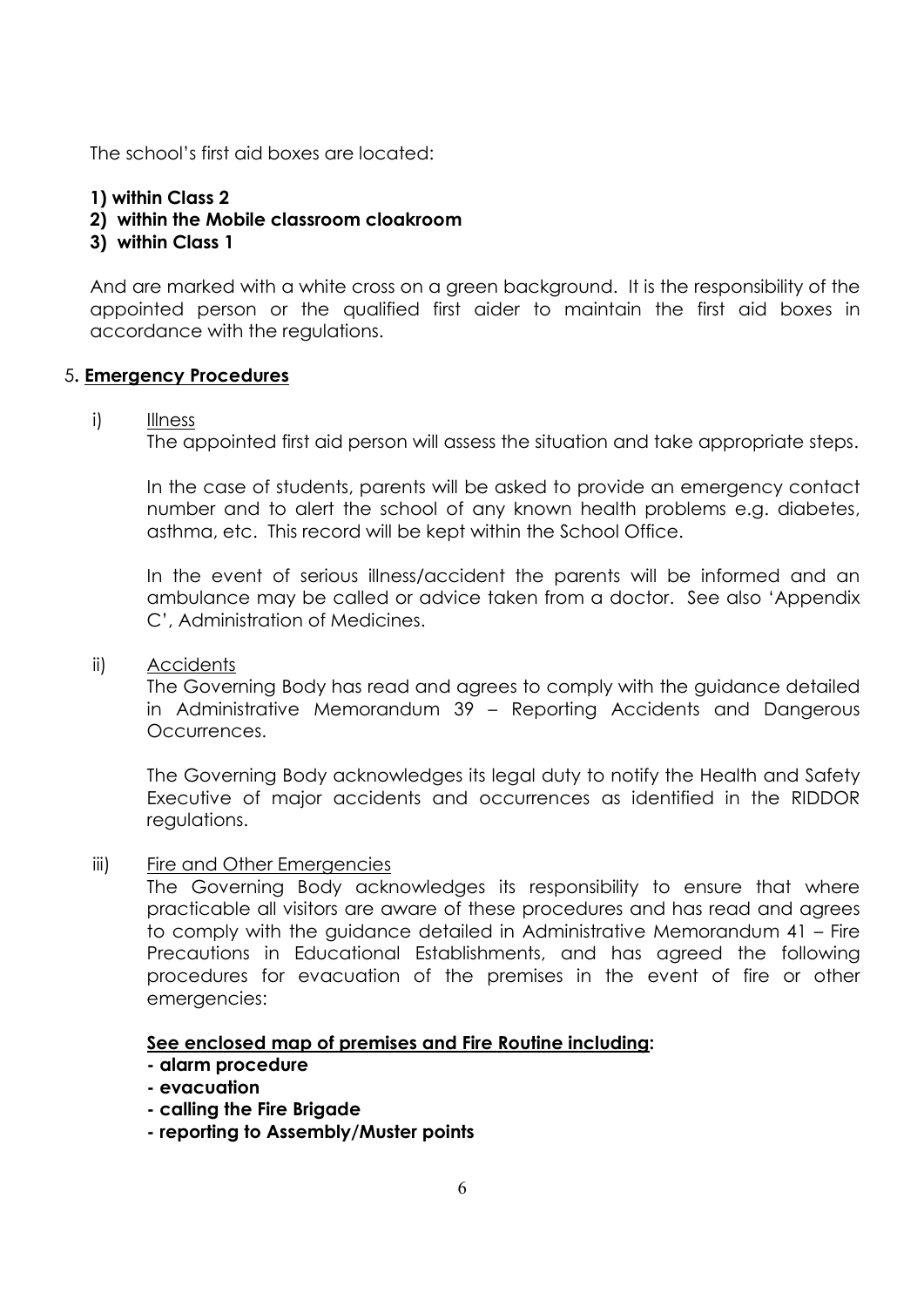- **roll calling**
- **new intake**
- **notices**

# **- test fire drills and records**

the fire fighting equipment available within the school is named in Appendix E', also dates of next inspection.

**NB.** Children and adults working away from their class teacher will be guided to their class after exiting the building by the nearest exit, for roll call.

# 6. **Snowfalls and Emergency Closure of Schools** – see parents letter 'Appendix D'.

# 7. **Arrangements for Reporting and Investigating**

The Governing Body delegates to the Headteacher the responsibility to report all accidents and serious occurrences to the LA (and HSE where appropriate) on the forms provided (see 5(ii) above). In addition the reporting arrangements for incidents not necessarily leading to accidents are detailed in item (5(ii) above). The Headteacher is responsible for instigating an investigation and, where appropriate, authorising remedial work or action and reporting on a termly basis to the Governing Body.

## 8. **Arrangements for Consultation on Health and Safety Matters**

The Governing body has agreed the following mechanism for consultation with teaching staff, non-teaching staff and where appropriate contractors:

**Any person on these premises has a duty to report to the Headteacher or the appointed representative any item of concern relating to Health and Safety.** 

## 9. **Arrangements for Training**

The Headteacher is required to maintain an up-to-date record of training on Health and Safety issues for current staff and provide regular briefings on new issues. Temporary, part-time and supply staff must be informed of their responsibilities and the school's agreed policy PRIOR to the commencement of their duties.

## 10. **Self-Financed Projects**

The Governors have noted and agree to follow the guidance given in Administrative Memorandum 57 – Self-Financed Projects.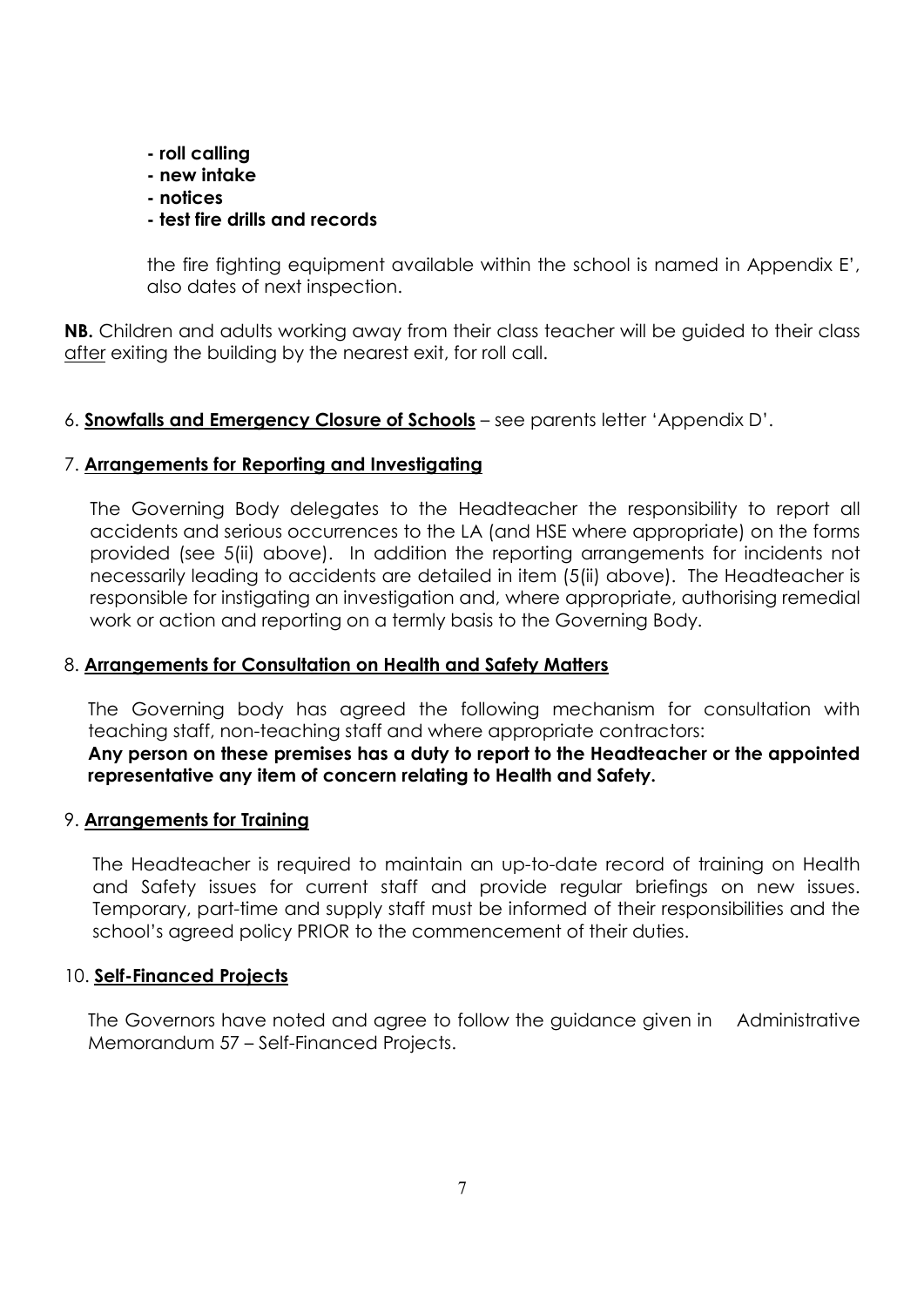# 11. **Environmental Protection Act**

The Governing Body has previously established procedures to comply with the Environmental Act 1990 and the Code of Practice. This will need to be reviewed as part of this policy.

# 12. **Stress Management (formerly Appendix F)**

i) Recognition

This Governing Body recognises that Stress creates many harmful effects for both the institution and for the individual, and acknowledges its importance for resource management and individual welfare.

Stress is usually caused by situations over which people feel they have little control.

ii) Identification

The school will carry out an audit of the causes of stress identified by all the staff.

#### iii) Monitoring

The following will be monitored to give an identification of the on-going stress levels:

- a. levels of sickness absence, frequency and duration
- b. reported incidents of actual or potential violence
- c. class size and composition
- d. reports from staff of stressful feelings or situations

## iv) Strategies

- a. The Governing Body is committed to reducing stress by effective management techniques and by providing an environment where stress can be openly discussed.
- b. Staff will be supported, in particular, when stress is a potential factor in the following areas:
	- -Training and Career Development
	- Classroom situation workload, resources, relationships
	- Physical environment
	- School organisation management and communications
	- External factors political and community expectations
- c. The Governing Body will support activities designed to assist positive health management in the school, of staff, pupils and Governors, relating to diet, exercise, drugs, smoking and drinking.

All members of staff are encouraged to be open about their need for support in any of the areas outlined above (a, b, or c.)

d. The Governing Body adopts the County Council Policy – 'Return to work on a part-time basis for therapeutic reasons'.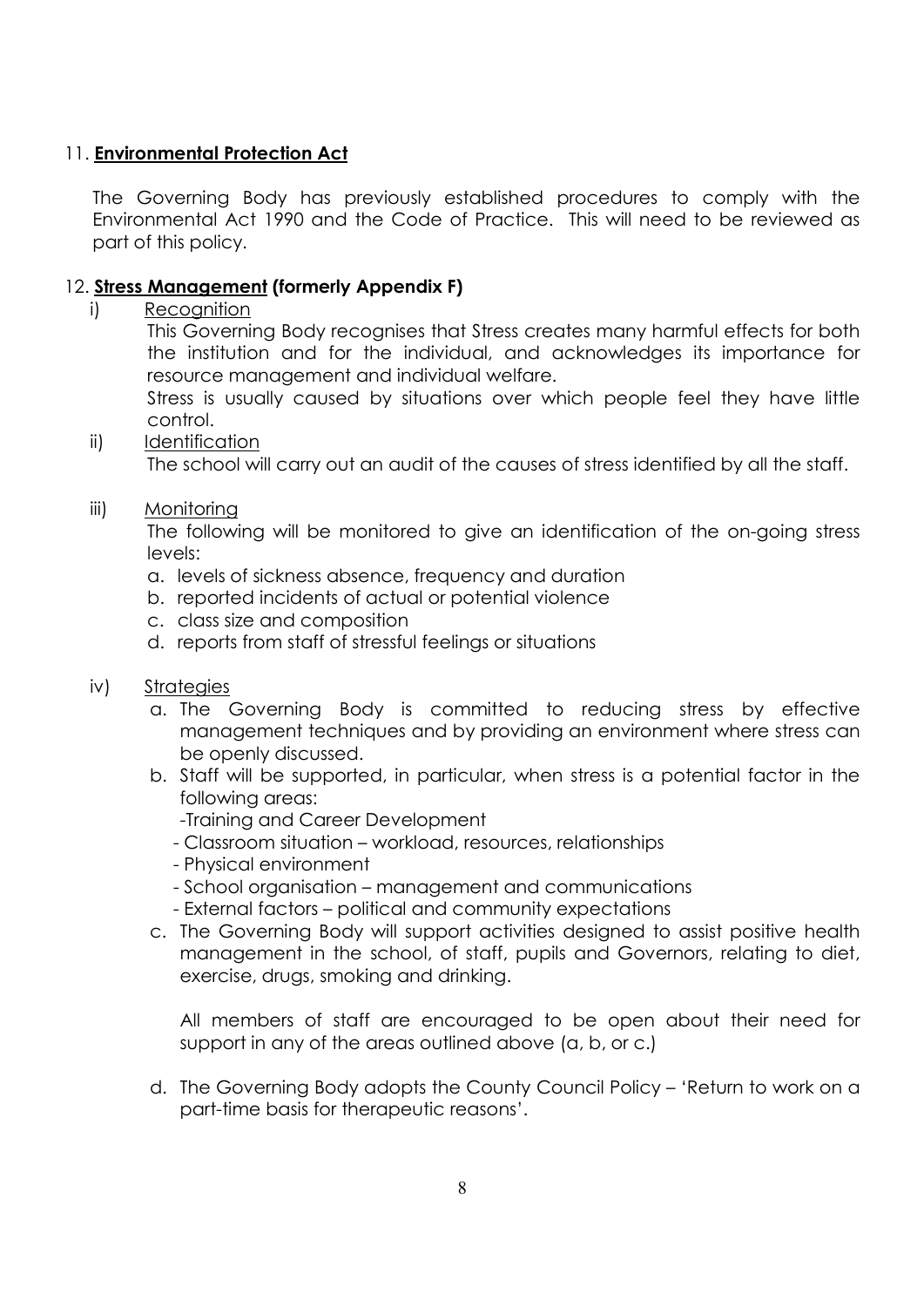#### v) Violence at work

Violence at work, actual or potential, is an increasing cause of stress. The Governing Body acknowledges its duty of care to take such steps that are practicable to protect staff from any incident in which an employee is abused, threatened or assaulted by a pupil or member of the public in circumstances arising out of his or her employment.

Violence considered in this statement not only includes physical force to the person or property but also verbal abuse, threats, gestures, innuendoes and sexual and/or racial harassment.

The Governing Body requires a register to be kept of recorded incidents of violence and the investigations and preventative actions subsequently taken.

The Governing Body declares its full support for staff who have suffered violence at work and will not perceive the reporting of acts of violence as a reflection on an individual's ability to carry out their duties. The Governing Body adopts the County Council Policy on Violence at Work (January 1989), which applies to all employees covered by the Conditions of Service of the NJC for Local Authorities' APT & C Services; manual workers and craft workers, and officially authorised volunteers. The Governing Body expects incidents of actual assault to be reported to the Police and to County Hall by a senior manager, with the employee's agreement. Legal advice to support the employee will be sought from the County Council Solicitors, and actions such as Section 40 letters will be requested if appropriate.

#### vi) Working Alone

It is acknowledged that working alone can be stressful and increase the risk of that individual being subject to violence at work.

The Governing Body recognises the situations when it is necessary to work alone in the school and will explore practicable mechanisms to support the staff.

There are times when a member of staff may be working alone in the building e.g. the premises officer.

These are times of potential danger. To minimise the danger it is recommended that all doors remain locked as for normal school times i.e. the security tabs are used to open the doors to the main building & Class 1.

It is recommended that the person working alone have a mobile phone.